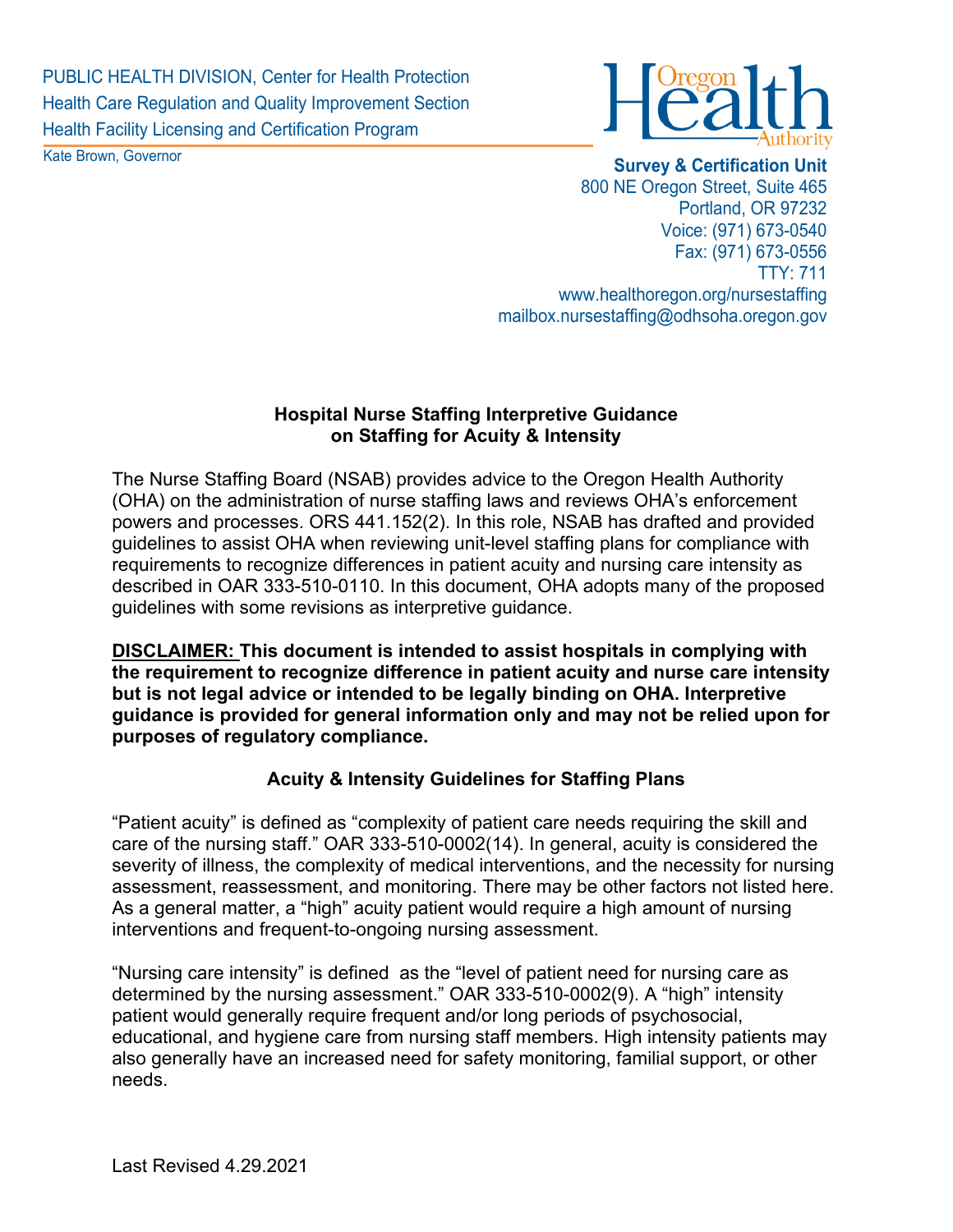A unit-level nurse staffing plan should describe how unit staffing is appropriate for the expected patient population. The plan should describe how staffing adjustments are made when acuity or intensity of an individual patient changes to support the provision of safe and effective care for the high acuity/intensity patients and the rest of the patients on the unit.

In preparation for OHA's evaluation of a staffing plan the staffing committee may want to consider how the staffing plan addresses the following questions:

- 1. How does the unit account for the acuity for any given patient?
- 2. How does the unit account for the nursing care intensity for any given patient?
- 3. How does the unit document acuity and intensity, including any changes to acuity and intensity?
- 4. How does the unit make staffing adjustments when patient acuity or intensity changes? Who is involved in the decision process for these staffing adjustments?
- 5. How often is patient acuity and nurse intensity data collected, documented and assessed throughout a shift (e.g. at shift change, every 4 hours)?
- 6. How does the unit incorporate admissions, discharges and transfers, per shift, into the acuity and intensity assessment? (Please note that admissions, discharges and transfers (ADT) are measured elsewhere in the nurse staffing plan, and that this question focuses on the aspects of ADT directly related to acuity and intensity).
- 7. If there are external acuity and intensity standards relevant to the unit, how does the unit staffing plan utilize these standards?

During a survey, nursing staff interacting with surveyors should be able to provide examples of how the staffing plan addresses the questions above.

Different tools have been developed to track and measure patient acuity and intensity. These tools are often based on elements of care that are universal to all patient populations. We have attached an example here, adapted from Kathy Malloch, that hospitals may consider when developing patient acuity and intensity measures for their staffing plans. The example tool describes certain universal elements of patient care as well as levels of acuity and intensity within each. The example tool does not address all potential elements of care and hospitals should consider other elements including, but not limited to: impact of unit geography; documentation burden; non-direct care requirements; sufficiency of equipment; availability of ancillary services such as transportation; and new regulatory requirements.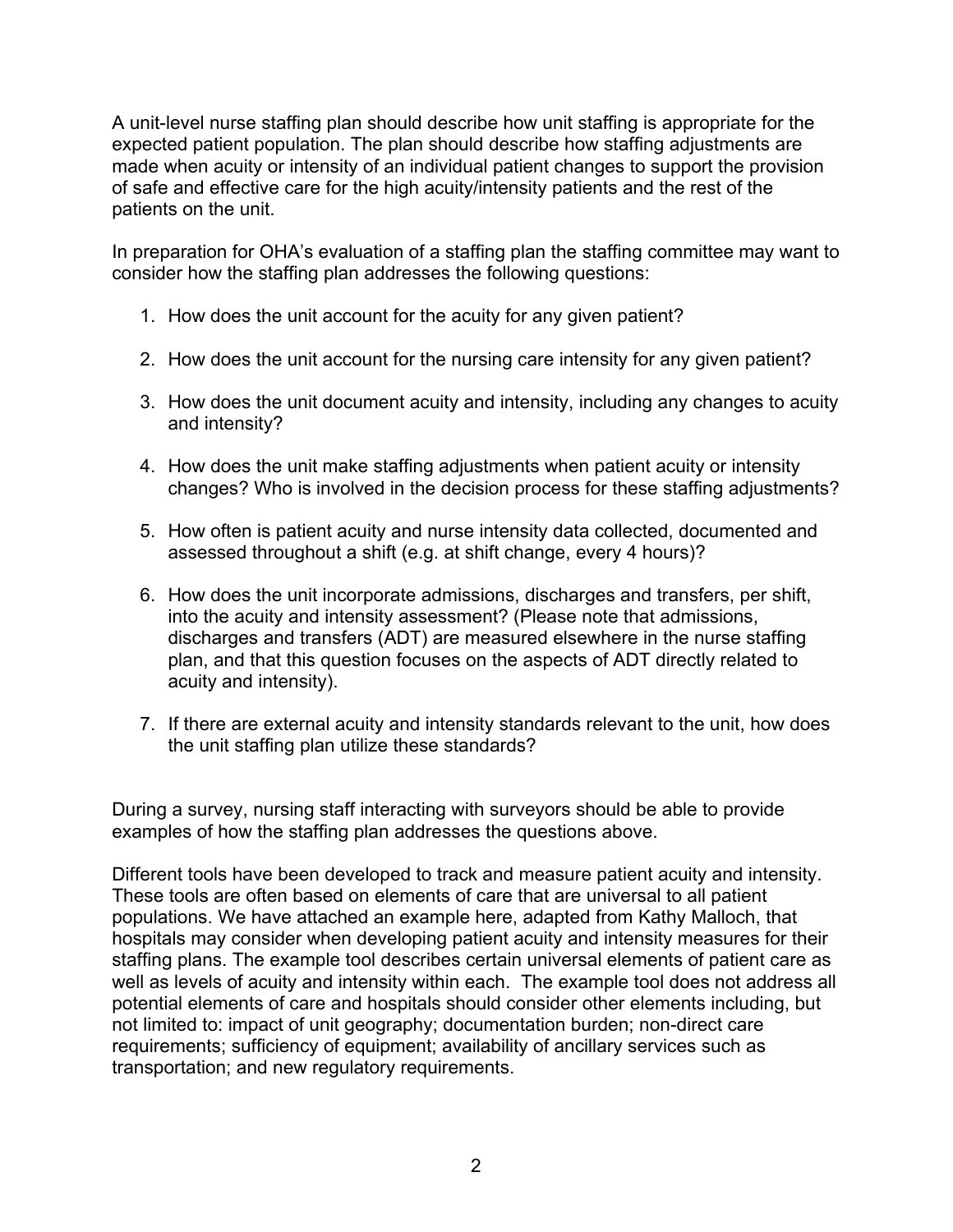## **Approved by the NSAB April 28, 2021**

If you need this information in an alternate format, please call our office at (971) 673-0540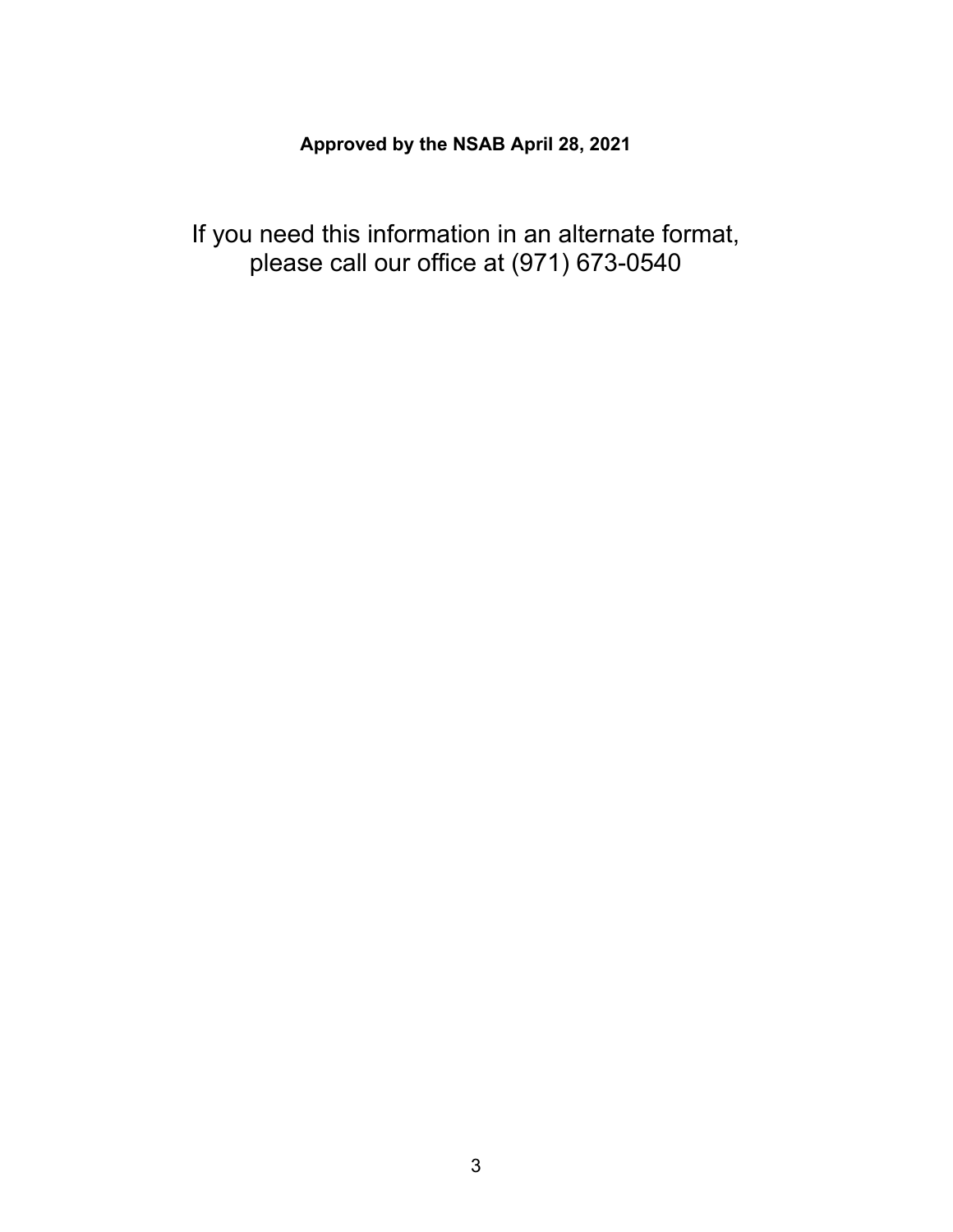Patient Acuity & Intensity of Nursing Work (Adapted from Malloch, 2000)

## 1. POPULATION: (Describe)

Rating scale,  $1 =$  normal function/status;  $5 =$  very abnormal/disrupted/unstable

| Focus                              |                  |                                                     | $\overline{2}$                                                                              | 3                                                                                                        | 4                                                                                                    | 5                                                                                                     | <b>Score</b> |
|------------------------------------|------------------|-----------------------------------------------------|---------------------------------------------------------------------------------------------|----------------------------------------------------------------------------------------------------------|------------------------------------------------------------------------------------------------------|-------------------------------------------------------------------------------------------------------|--------------|
| <b>COGNITION</b>                   | <b>ACUITY</b>    | Normal                                              | Interacts/responds in<br>stable environment.<br>Glasgow or<br>MiniMental score<br>confirms. | Some impairment;<br>short term memory<br>loss.                                                           | Moderate<br>compromise in<br>memory and<br>reasoning.                                                | Not able to<br>interact<br>appropriately<br>understand, or<br>express thoughts                        |              |
|                                    | <b>INTENSITY</b> | None                                                | Occasional orienting<br>needed                                                              | Frequent reorient<br>needed; requires<br>episodic<br>monitoring                                          | Requires frequent<br>reorienting<br>observation.                                                     | Cannot be left<br>alone; high risk<br>for injury to<br>self/others.                                   |              |
| <b>SELF CARE</b>                   | <b>ACUITY</b>    | Normal                                              | Some deficits but<br>compensates                                                            | Deficits require<br>standby assistance<br>from nursing staff                                             | Requires mod.<br>Assistance to<br>complete self care;<br>and is at some risk<br>for injury to self.  | Unable to perform<br>any selfcare on<br>own                                                           |              |
|                                    | <b>INTENSITY</b> | Completes all<br><b>ADL/IADL</b><br>independently   | May need assistive<br>$device(s)$ but can do<br>ADL and IADL.                               | Needs assistive<br>$device(s)$ as well as<br>SBA to do ADL.                                              | Unable to be alone<br>for self care, needs<br>mod. asst.                                             | Totally dependent<br>for ADL.                                                                         |              |
| <b>EMOTIONAL/</b><br><b>SOCIAL</b> | <b>ACUITY</b>    | Affect<br>appropriate;<br>language skill<br>intact. | Transient appropriate<br>mood changes;<br>language skills intact.                           | Periods of altered<br>mood without; affect<br>altered from typical<br>inappropriate to<br>event, context | Sustained periods<br>of altered mood<br>and affect; mood<br>shifts; difficulty<br>relating to others | Continuous<br>unstable mood and<br>affect; able to relate<br>in meaningful<br>manner<br>episodically. |              |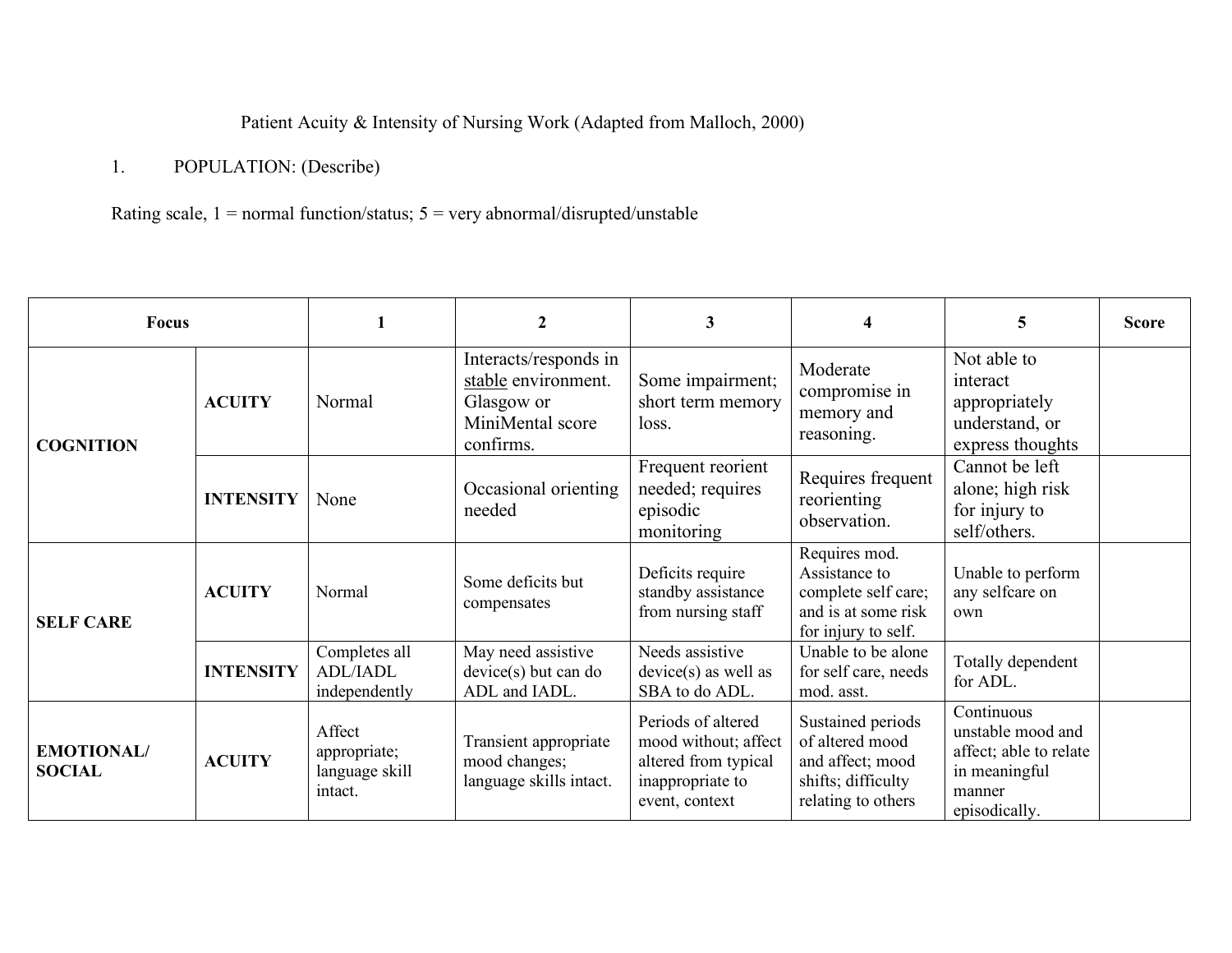|                                                                      | <b>INTENSITY</b> | No intervention                           | Occasional reflection.<br>support and<br>clarification required   | Requires frequent<br>checks, monitoring<br>of interactions with<br>other patients, staff.   | Frequent checks<br>and interventions to<br>prevent episodes<br>with patients/staff   | Is unable to be left<br>alone due to mood<br>and affect; requires<br>seclusion/time out<br>and other<br>interventions                               |
|----------------------------------------------------------------------|------------------|-------------------------------------------|-------------------------------------------------------------------|---------------------------------------------------------------------------------------------|--------------------------------------------------------------------------------------|-----------------------------------------------------------------------------------------------------------------------------------------------------|
| <b>COMFORT</b>                                                       | <b>ACUITY</b>    | No expressed or<br>observed<br>discomfort | Episodic mild<br>discomfort                                       | Episodic moderate<br>pain/discomfort                                                        | Very frequent<br>serious<br>pain/discomfort                                          | Intense pain on<br>nearly continuous<br>basis with physical<br>response (nausea)                                                                    |
|                                                                      | <b>INTENSITY</b> | None                                      | Oral meds and nursing<br>measures effective.                      | Asst. and/or meds q<br>$2 - 4$ hrs plus<br>nursing measures                                 | Asst. and/or oral<br>and IV/inj for pain;<br>freq. nursing<br>measures               | Oral/IV/IM meds;<br>nearly continuous<br>nursing care                                                                                               |
| <b>FAMILY/SOCIAL</b><br><b>SUPPORT</b>                               | <b>ACUITY</b>    | Intact,<br>communicate with<br>each other | Intact but scattered                                              | Has emotional/<br>personal issues but<br>is coping                                          | Emotional and<br>personal issues,<br>cope with anger,<br>hostility                   | Displays<br>aggression, anger<br>and anxiety toward<br>each other and<br>patient                                                                    |
|                                                                      | <b>INTENSITY</b> | Listening                                 | Listening, explaining,<br>supporting                              | Listening, teaching,<br>explaining,<br>supporting and<br>redirecting                        | Listening,<br>monitoring, other<br>CG (psych, CNS or<br>NP, social worker)<br>needed | Require intense<br>work, staff violence<br>prevention:<br>precautions needed,<br>high risk for<br>violence, multiple<br>other care givers<br>needed |
| <b>INTERDISCIPLIN-</b><br><b>ARY COORDINA-</b><br><b>TION (IDSC)</b> | <b>ACUITY</b>    | Fully independent                         | Some self care deficits<br>but with limited help,<br>compensates. | Deficits are<br>moderate and if not<br>addressed, patient<br>could harm self<br>during LOS. | Deficits are<br>significant, patient<br>is unaware, and risk<br>for injury is high   | Fully dependent,<br>lacks awareness or<br>accurate cognition,<br>risk for injury high.                                                              |
|                                                                      | <b>INTENSITY</b> | No IDSC needed<br>during LOS              | One IDSC during LOS                                               | Two IDSC meetings<br>needed during LOS                                                      | Three to four IDSC<br>meetings needed to<br>handle care during<br>LOS                | Daily and extensive<br><b>IDSC</b> meetings<br>needed to handle<br>care during LOS                                                                  |